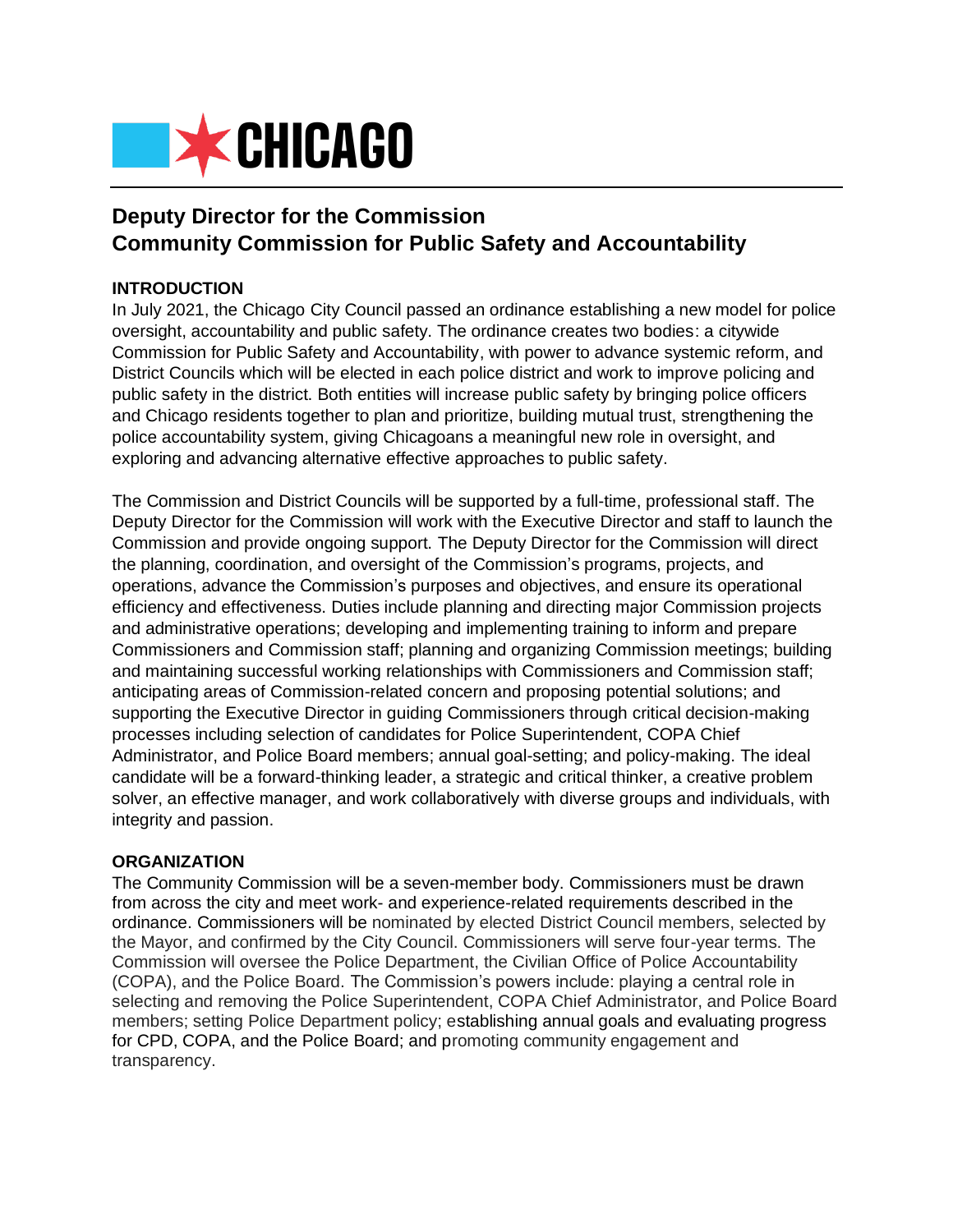District Councils will be created in each of the City's 22 police districts and will be made up of three people elected in regular municipal elections. Members will serve four-year terms. The District Councils' roles include: building stronger connections between the police and the community at the district level, where the community is a true partner in making the neighborhood safer; holding monthly public meetings, where residents can work with the police on local initiatives, and raise and work to address concerns about policing in the district; working with the community to get input on police department policies and practices; and ensuring a channel of communication for regular community input to the Commission.

# **ESSENTIAL DUTIES:**

- Direct the planning, coordination, and oversight of the Community Commission's programs, projects, and operations
- Establish objectives and timelines to ensure assignments are completed proficiently and expeditiously
- Evaluate Commission operations and manage the development and modification of work standards, policies, and procedures to improve Commission operations
- Plan and direct major Commission projects and administrative operations
- Plan and organize Commission meetings, including working with Commissioners to determine discussion topics and agendas
- Direct Commission staff in preparing materials for Commissioners to guide and support Commissioner discussion and decision-making, which may include but is not limited to briefs, policy and legal analysis, data and trend reports, and community sentiment and District Council activity reports
- Work with the Deputy Director of Policy, Research, and Planning to coordinate production of materials to support Commission discussion, analysis, and decision-making
- Direct Commission Coordinator in managing Commission meeting logistics and coordinating the attendance of the Police Superintendent, COPA Chief Administrator, and Police Board President as applicable
- Build and maintain successful working relationships with Commissioners and Commission staff
- Anticipate areas of Commission-related concern and propose potential solutions
- Under direction of the Executive Director, guide Commission in setting goals for and conducting annual performance evaluations of the Police Superintendent, COPA Chief Administrator, and Police Board President; this may include but is not limited to compiling independent analysis of performance, coordinating collection of self-evaluations, collaborating with Director for District Councils and Community Engagement to gather and appropriately incorporate community input, and leading production of written public evaluations
- Under direction of the Executive Director, plan and direct the Commission through the process of selecting and/or nominating candidates for Police Superintendent, COPA Chief Administrator, and Police Board members; this may include but is not limited to collaborating with Director of Public Affairs to publicize openings and make applications public, collaborating with Director for District Councils and Community Engagement to conduct listening sessions and gather community input, compiling and preparing materials for the Commissioners to assess candidates, coordinating candidate interviews, and facilitating candidate selection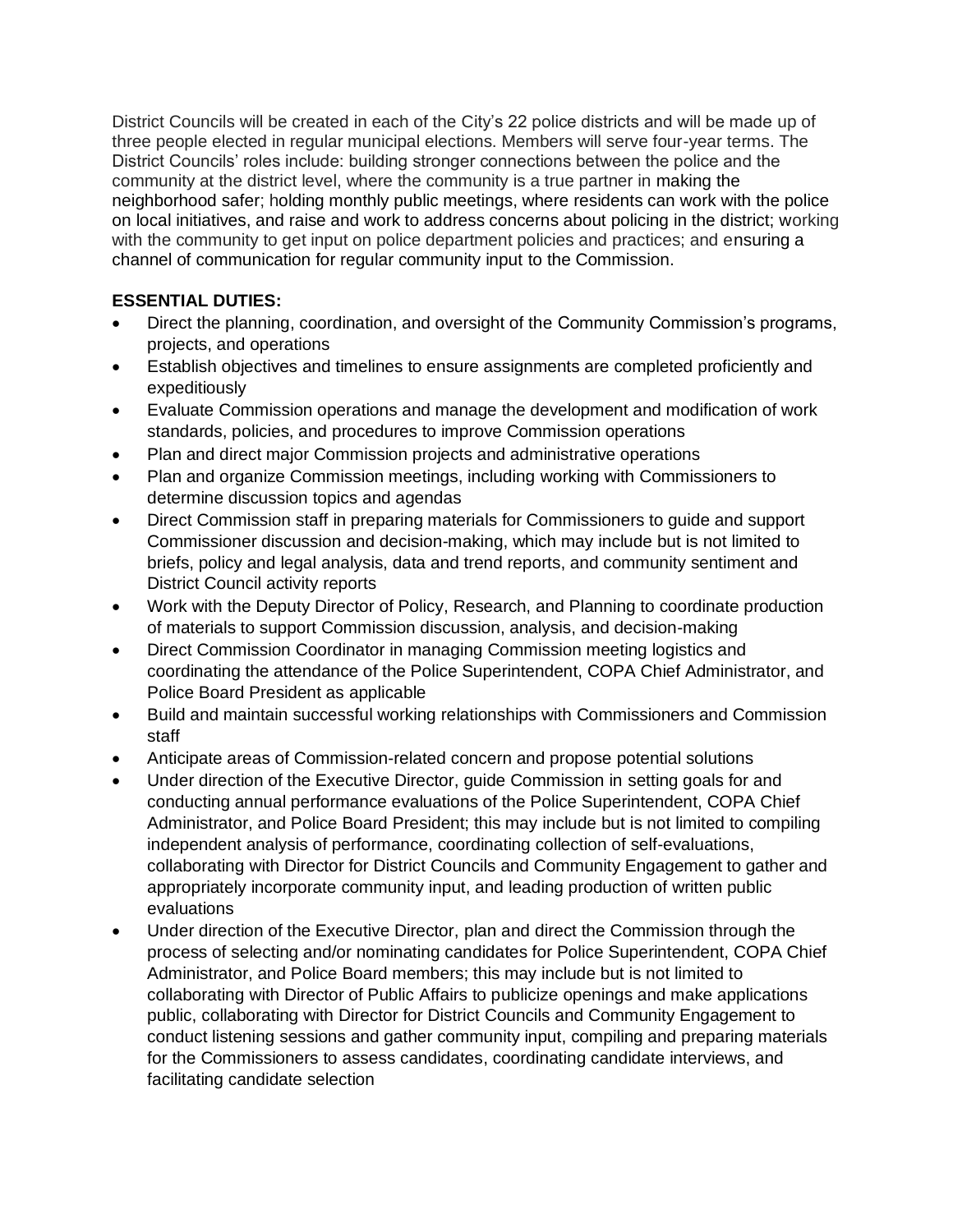- In collaboration with the Director of Policy and Research, plan and direct the Commission process for reviewing and drafting Police Department, COPA, and Police Board policy
- In collaboration with the Deputy Director for District Councils, guide the Nominating Committee through the process of filling existing and anticipated vacancies on the Commission; this may include but is not limited to directing Commission Coordinator to manage process logistics, collaborating with Deputy Director for District Councils to organize and facilitate public meetings, share information, and respond to questions, compiling and preparing materials for the Nominating Committee to assess candidates, coordinating candidate interviews, and facilitating candidate selection
- Analyze research findings and prepare reports and presentations of recommendations to the Executive Director and Commissioners
- Assist in drafting the Commission's annual report and other reports
- Lead development and implementation of training and development activities for Commissioners and Commission staff, including onboarding and continuing education

*NOTE:The list of essential duties is not intended to be inclusive; there may be other duties that are essential*

## **MINIMUM QUALIFICATIONS**

• Bachelor's degree from an accredited college or university and at least five years of progressively responsible managerial or project management experience in a relevant field

#### **PREFERRED QUALIFICATIONS**

- Education: Graduate degree
- Excellent managerial, administration, and interpersonal skills
- Ability to work strategically and collaboratively across departments
- Effective, versatile, and action-oriented
- Committed to and knowledgeable about the need for and responsibilities of law enforcement, and the need to protect constitutional rights
- Demonstrated integrity, professionalism, sound judgment, and leadership
- The ability to work well with diverse groups and individuals

#### **WORKING CONDITIONS**

• General office environment

#### **EQUIPMENT**

• Standard office equipment (e.g. telephone, computer, printer, photocopier)

#### **PHYSICAL REQUIREMENTS**

• No specific requirements

#### **CORE COMPETENCIES**

• **Leadership -** Experience showing integrity, professionalism, sound judgment, and independence